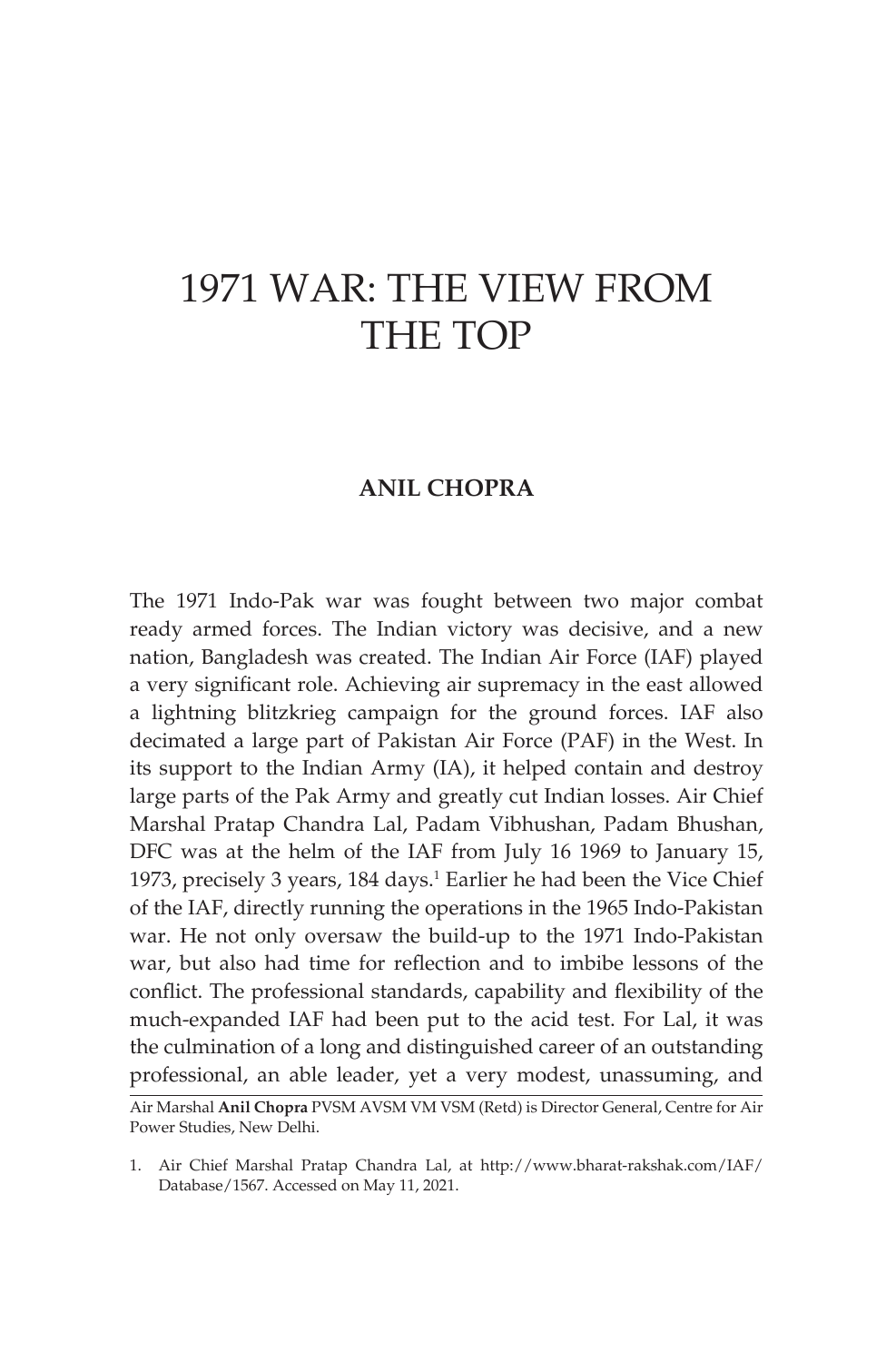gentle human being. In his book My Years with the IAF,<sup>2</sup> he penned his lifetime experiences and memoirs.

## **LAL—A TRUE PROFESSIONAL LEADER**

Lal was commissioned into the IAF in May 1940. Later, Squadron Leader Lal commanded the 7 Squadron, from July 1944 to September 1945 operating from Peshawar/Imphal. He was awarded with Distinguished Flying Cross (DFC) for flying reconnaissance sorties over the Irrawaddy plains in Burma (now Myanmar).3 Lal was a graduate of the RAF Staff College. He held important posts like Senior Air Staff Officer (SASO) of the No. 1 Operational Command (later Western Air Command), and the Military Secretary to the Cabinet. He was leader of the evaluation team which led to the induction of the Folland Gnat. Later he took over as the Air Officer Commanding Training Command in Bangalore. In 1957, Lal was appointed General Manager of the Indian Airlines Corporation (IAC). He stayed there for six years. Lal held the prestigious posts of Air Officer Maintenance, Air Officer Commanding-in-Chief Western Air Command, and was the Vice Chief during the 1965 war. In September 1966, Lal took over as Managing Director of Hindustan Aeronautics Limited (HAL), a post he held till July 1969. During his tenure, HAL began the production of MiG-21 and Gnat fighters, and the HS 748 medium transport aircraft. Lal became the seventh Chief of the Air Staff on July 16, 1969.

## **THE LESSONS FROM 1965 INDO-PAK WAR**

In 1958 Pakistani General Ayub Khan had taken over through a military coup. He ran a "Crush India" campaign, and began building an international Muslim block, and courted the USA. After the 1962 Sino-Indian war he began praising the Chinese. By 1965, Pakistan had got the top end F-86 Sabres and F-104. On the other hand, India had got just about 12 MiG 21s, and mostly had Myst*è*res, Hunters and Gnats. So PAF's technical fighter superiority had somewhat neutralised India's numerical superiority.

<sup>2.</sup> Air Chief Marshal P. C. Lal, *My Years with the IAF* edited by Ela Lal (Lancer International, First Edition, 1986).

<sup>3.</sup> Pratap Chandra Lal, Padam Vibhushan, Padam Bhushan, DFC, CAS, IAF Website, at https://indianairforce.nic.in/content/pratap-chandra-lal-padam-vibhushan-padambhushan-dfc-cas. Accessed on May 13, 2021.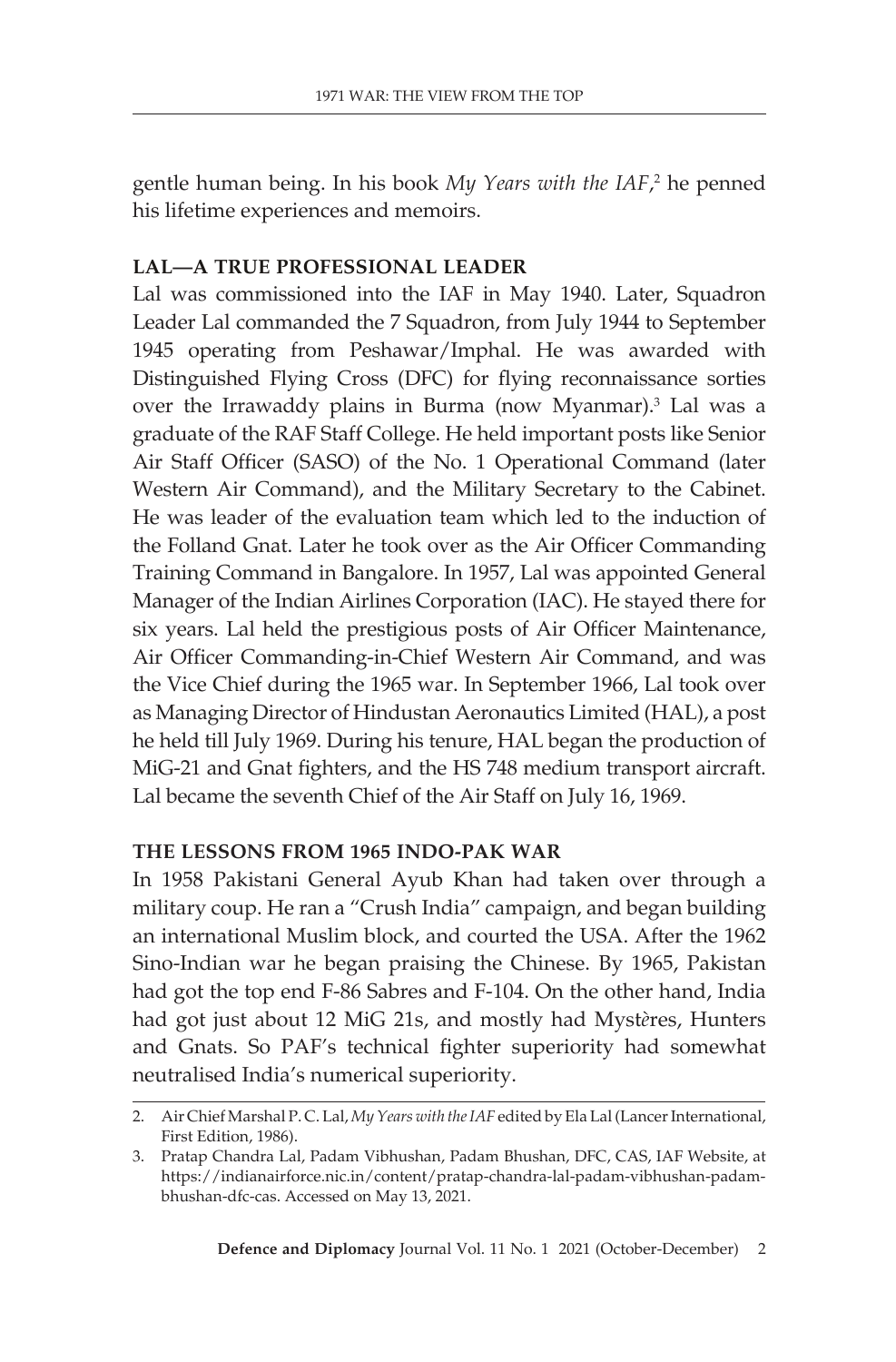The 1965 Indo-Pakistani War began following Pakistan's Operation Gibraltar, which was designed to infiltrate forces into Jammu and Kashmir from August 1965. India retaliated by launching a full-scale military attack on West Pakistan. On September 1, IAF was given the go-ahead by the government. IAF used Vampires and Mystères to attack Pakistan Army. The Gnats provided cover for the strikes, and early successes against Sabres in air combat greatly increased IAF confidence. PAF launched a massive attack on IAF airbases in the western sector at 5 p.m. on September 6, destroying some MiGs and Mystères on the ground. On 7th morning at first-light, IAF made a retaliatory strike on most major PAF airbases. Pakistan started running out of supplies by the end of the first week. Pakistani military installations were far from the border, so the IAF had to strike deep. PAF had acquired powerful radars and concentrated more on Air Defence assets. India believed that offensive was the best form of defence.

The 17-day war witnessed the largest tank battle since World War II. Hostilities between the two countries ended after a ceasefire was declared through UNSC Resolution 211 following a diplomatic intervention by the Soviet Union and the United States, and the subsequent issuance of the Tashkent Declaration. India had the upper hand over Pakistan when the ceasefire was declared. Lal linked this kind of hand back of Indian gains after the 1965 war and also the 1971 war as lack of Indian strategic firmness and excessive use of "good faith".

Some of the lessons learnt, including need for hardened aircraft shelters at forward airbases, better joint procedures and link-up between Army-IAF at all levels, and IAF needed an integrated air defence system of anti-aircraft guns, surface-to-air missiles and radars. Lal felt that the lack of a joint Naval Air plan<sup>4</sup> was a serious deficiency. Pakistan Navy could bombard Indian Naval base in Saurashtra under the very nose of IAF base in Jamnagar. This was prevented in 1971 through better joint planning and coordination. IAF also felt the serious shortcoming of operational airbases in Rajasthan sector. After the war, the Air Force Academy

<sup>4.</sup> Air Chief Marshal P. C. Lal, n. 2, pp. 164-65.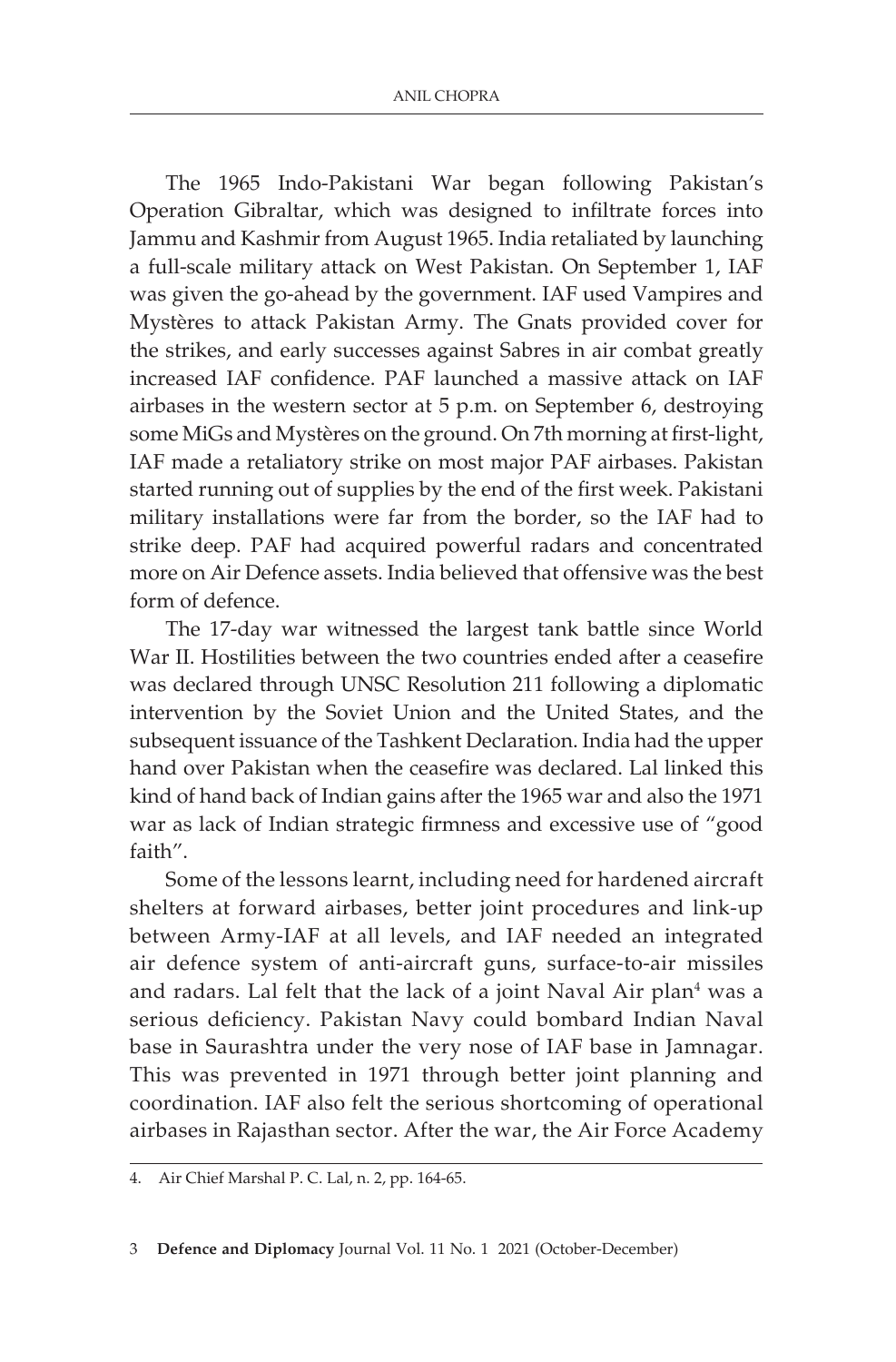at Jodhpur was moved out and airfields built at Barmer (Uttarlai) and Jaisalmer.

## **1965—POOR INITIAL HIGHER LEVEL COORDINATION**

Lal felt, like many others in the IAF, that Indian Army often seemed to plan all its battles on its own, as if IAF and Indian Navy (IN) were to be treated as add-on bonus. Pakistani designs were known by early 1965. The Army Chief General Chaudhuri was discussing the ground situation with the political leadership.<sup>5</sup> The Air Chief was given only informal briefings. The Naval Chief was not kept in the loop. Navy's role was not expected to be a very big one.<sup>6</sup> In the guise of security, the Army Chief applied the "need-to-know" principle to such an extent that even the Chiefs of Staff Committee (COSC) and the joint intelligence and planning staff were not kept in the picture. Therefore, joint contingency plans were not made, and the three services were never clearly asked to plan for war. Things changed only when the Army was on the defensive in Chhamb and desperately needed IAF support. Things changed thereafter. No service can fight a war alone.

## **BETTER OPERATIONAL PREPAREDNESS—THRUST OF THE NEW AIR CHIEF**

Immediately on takeover as the Air Chief, Lal began building and preparing the IAF for better warfighting capability. He reorganised various aspects of IAF's training and logistics. He also visited many army formations to clearly understand the needs of air support at different levels. He emphasised improved tactics, operational training and careful planning. These contributed to making the IAF one of Asia's most effective air arms. His efforts did not go unrewarded.

## **PLANNING FOR 1971 OPERATIONS**

Lal felt that the armed forces were blessed to have two outstanding leaders in Prime Minister Indira Gandhi,<sup>7</sup> "whose ability to understand complex situations, identify major problems, and define clear cut lines of action."8 Defence Minister Jagjivan Ram was cool,

<sup>5.</sup> National Security Lectures, USI 1973, p. 13.

<sup>6.</sup> Ibid., p. 44.

<sup>7.</sup> Air Chief Marshal P. C. Lal, n. 2, chapter 11, p. 167.

<sup>8.</sup> Ibid., pp. 166-67.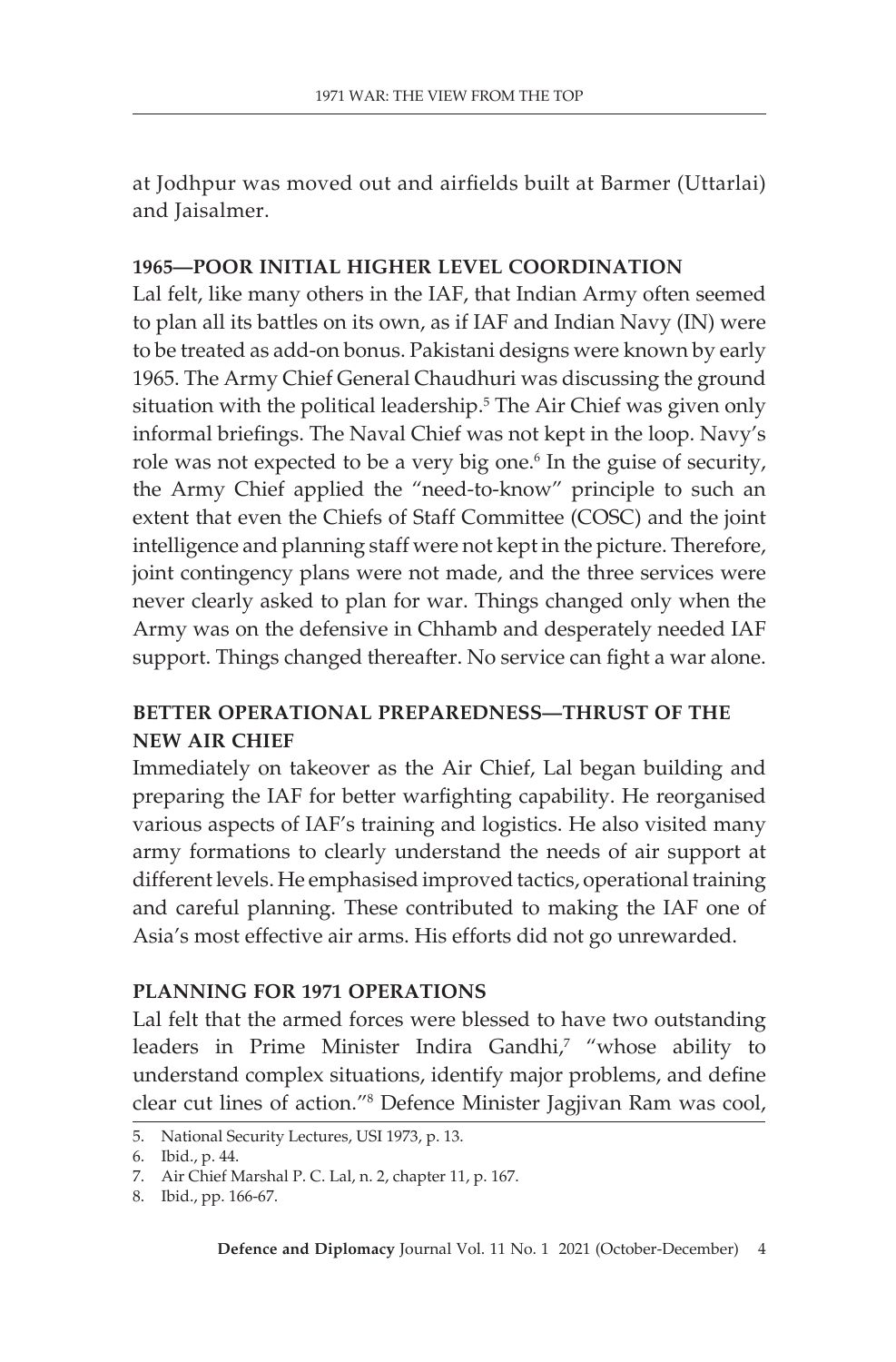unflustered, quick-witted, cheerful, and he did not talk down to people. The period between March and December 1971 was well spent in good coordination between the three services and Ministry of Defence. There were adequate intelligence inputs. Pakistan's confidence to threaten India was bolstered by US and China support.

The objectives defined by COSC were to gain as much ground in the east as possible, and create conditions for early establishment of the possible state of Bangladesh. In the West, the target was to prevent Pakistani forces from making any gains.

The IAF prioritisation was air defence of homeland first, support to the Army and the Navy next, counter air bombing third, and paradrops, etc., came thereafter. Commands could change priorities for short periods. While the Western (WAC) and Eastern Air Commands (EAC) looked after their sectors, the Central Air Command (CAC) was tasked for all bombing, transport missions and support to the Navy. The Advanced HQ with each army command were strengthened, down to TAC and FAC level. The Indian Navy was doing its first operation. They decided to employ an offensive role, attacking Karachi in the West and using Vikrant in the East.<sup>9</sup>

## **FIGHTER OPERATIONS IN EASTERN FRONT**

In March 1971, East Pakistan (now Bangladesh) declared independence from Pakistan, starting the Bangladesh Liberation War. Pakistan Army unleashed brutal suppression in an effort to curb the Bengali nationalist movement through Operation Searchlight. India continued to tacitly aid and prepare the Mukti Bahini. Indo-Soviet Treaty of Peace, Friendship and Cooperation was signed in August 1971. Pakistan by now realised that Indian armed intervention in East Pakistan was imminent. By November, both sides were known to be violating each other's airspace. The first real aerial combat between the two airforces took place on November 22. Regular Indian Army troops engaged and mauled Pakistani armour at Garibpur. At 1449 hrs, four Pakistani Sabres<sup>10</sup> attacked Indian and Mukti Bahini forces in the Chowgacha Mor area. Four IAF Gnats of 22 Squadron which

<sup>9.</sup> Ibid., p. 173.

<sup>10.</sup> The War of December 1971, IAF Website, at https://indianairforce.nic.in/ content/1971-ops. Accessed on November 29, 2021.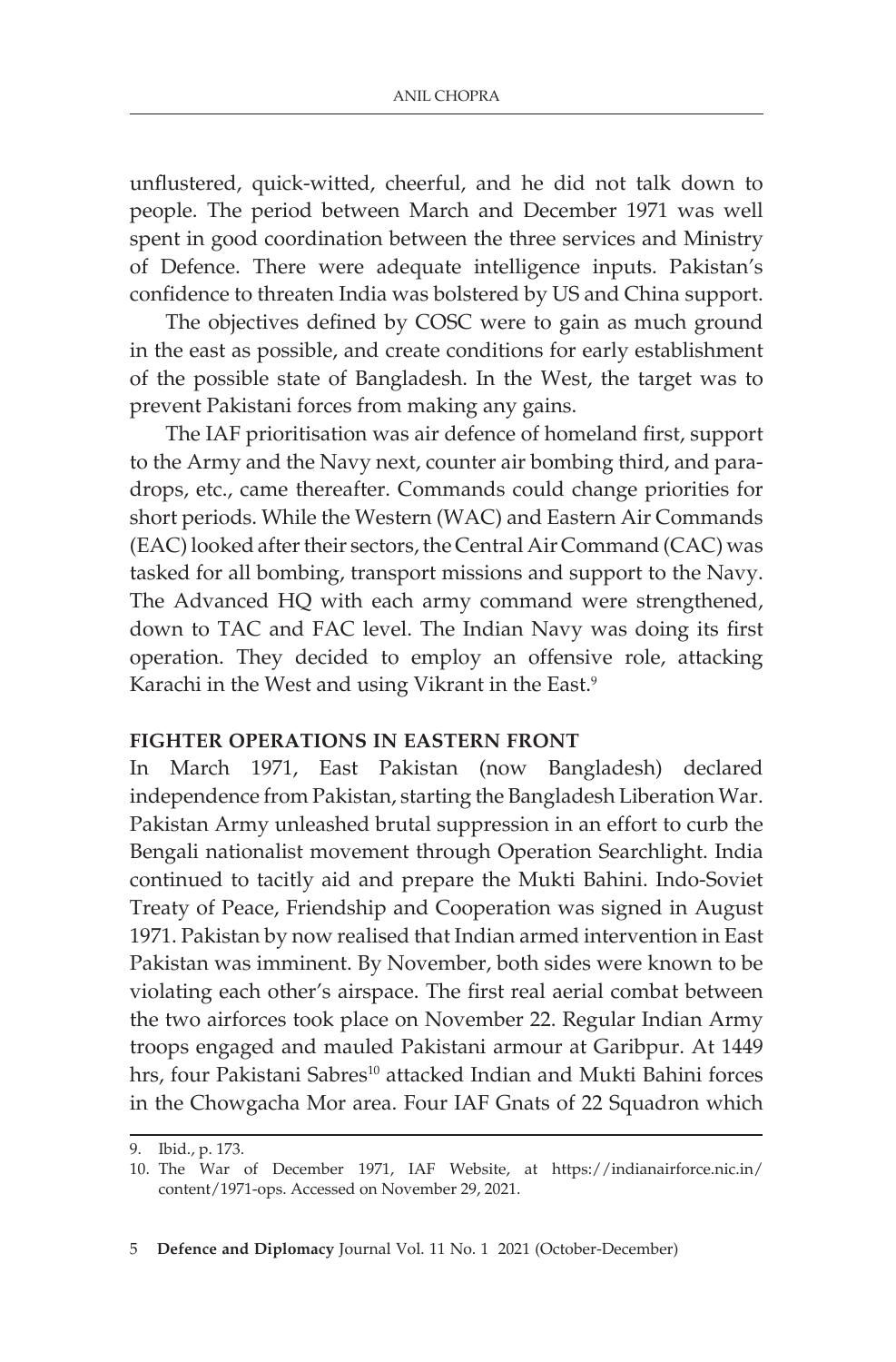were operating at Dum Dum Airport, Kolkata were launched. They reached the area of action when PAF was carrying out the third strafing run. In the air combat that followed, three Sabres were shot down. All Gnats returning safely. The first round in this air battle over Boyra had clearly gone in favour of IAF. It was a fair duel, 4 vs. 4. The Pakistan President declared national emergency on November 23, 1971. He announced that "Pakistan would we at war with India in next 10 days."11 It actually happened that way.

Gnat squadrons were used for air defence duties and also for strikes against river boats and some other small targets. Young Flying Officers and Flight Lieutenants posted as sector directors in ADDCs handled some classic interceptions. MiG 21 strikes on Kurmitola and Tejgaon runways near Dhaka grounded the only 14 Sabres that were in the East and IAF achieved air superiority and gave freedom for action to both the Army and Navy. The Hunter aircraft didn't need escorts, so flew both strike and AD missions<sup>12</sup> flying from Hashimara to strike Dhaka.

#### **JOINT OPERATIONS IN THE EAST**

The IAF worked very closely with IA's 2 and 4 Corps. The 4 Corps under Lt. Gen. Sagat Singh became a highly mobile strike force.<sup>13</sup> Their mobility was to a large extent due to very intelligent and bold use of IAF helicopters. It was a great example of jointmanship, and contributed a great deal to the collapse of East Pakistan. Station Commander Group Captain Chandan Singh at Jorhat interacted with the 4 Corps GOC. Two MiG squadrons at Guwahati and Hunters at Kumbhigram flew offensive support missions, all supported by ground FAC. No. 2 Para was selected for possible air drop at Tangail on December 11 at 1600 hrs. Tangail had the advantage of friendly population. A force of 50 transport aircraft (22 Dakotas, 22 Packets, six An-12s, and two Caribous) was marshalled. Gnats gave the fighter escort. Only one An-12 was hit and damaged by ground fire. It greatly helped that the GOC of the Corps was himself a paratrooper, and had lived and operated with the IAF for long.

<sup>11.</sup> Air Chief Marshal P. C. La, n. 2, Chapter 10, p. 154.

<sup>12.</sup> Ibid., Chapter 12, p. 195.

<sup>13.</sup> Ibid., Chapter 11, p. 177.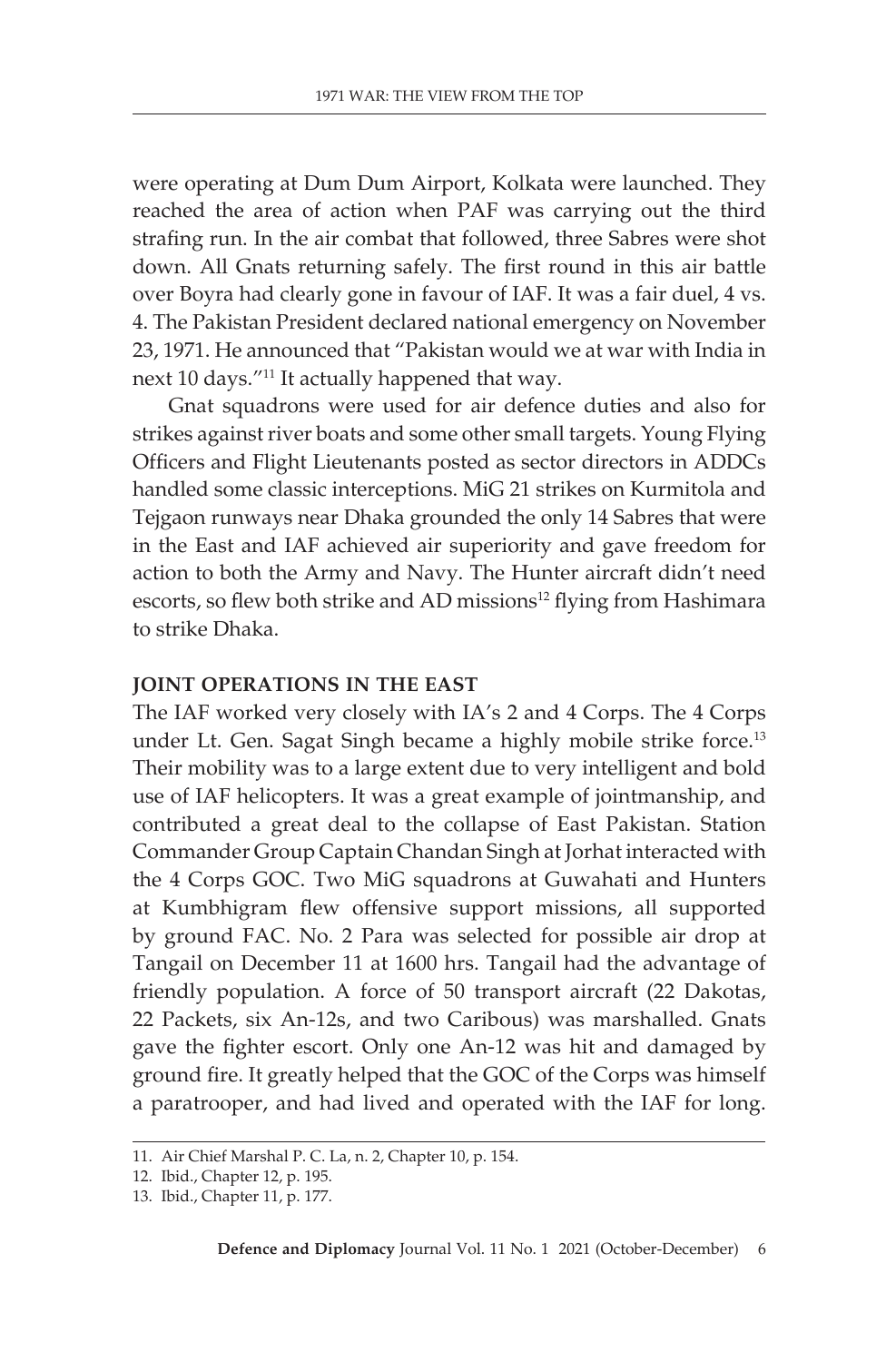General Sagat made some valid points<sup>14</sup> about air support. He felt that the Army's training did not sufficiently factor in air support, as if it was to be treated as a bonus. The two needed to train much more together to understand strengths and limitations to be able to exploit to advantage.

## **PAF PRE-EMPTIVE STRIKES—OPERATION CHENGIZ KHAN**

President and Martial Law Administrator, Yahya Khan chose to use the old Pakistani doctrine—"The defence of East Pakistan lies in the West". Pakistan Army had created a myth of invincibility, and propagated obsessive hostility towards India, with total disregard for ground reality. Pakistan Army Chief, Gen. Tikka Khan had expected the PAF to create a local limited period air dominance. The PAF thus launched pre-emptive strikes code-named Operation Chengiz Khan on the IAF western forward airbases, radar installations, railway stations, Indian armour concentrations, and some other targets on the evening of December 3, 1971. The Indian air defence radars were taken by surprise. Having learnt its lessons from a similar air strike in the 1965 war, India had secured its aircraft and airbase assets. The damage was minor and all airfields were back into full action within hours.

## **IAF'S OFFENSIVE OPERATIONS IN THE WEST**

The IAF Canberras struck back that night, and bombed eight Western Pakistani airbases, inflicting heavy damage. Fighter strikes followed the next morning. Within days, India was able to achieve air superiority. Thereafter concentration was on interdiction missions, to disruption of Pakistani communications, the destruction of logistics nodes and fuel and ammunition dumps. It was also to target Pak Army ground force bridgeheads and concentrations to thwart any offensive action. IAF also bombed the retreating Pakistan Army. In a very important air action in the Western desert, four Hunters of the OCU,<sup>15</sup> operating from Jaisalmer airbase, destroyed an entire Pakistani armoured regiment at Longewala, thus stopping major armour thrust into the desert.

<sup>14.</sup> Ibid., Chapter 12, p. 216.

<sup>15.</sup> Ibid., Chapter 14, p. 280.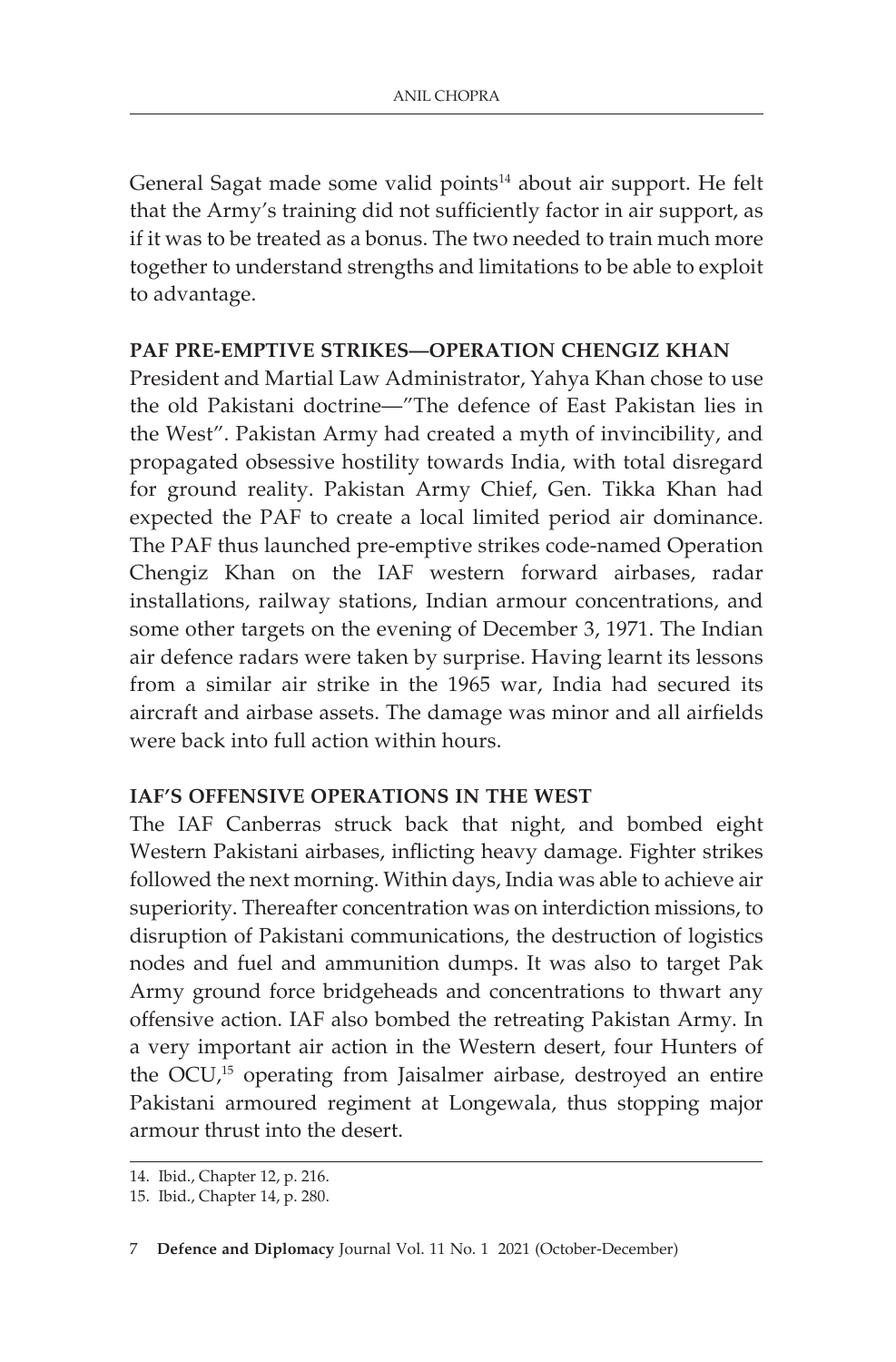IAF carried out many other strikes deep in Pakistan territory. Targets were airfields, Karachi harbour, Sui gas plant, Attock Oil refinery, Mangla hydroelectric power plant, among others. Attacking the lines of communications paid good dividends.

#### **AIR SUPERIORITY IN THE WEST**

Since IAF was flying much larger offensive missions, and PAF was mostly on the defensive, IAF was bound to suffer some losses. Most of IAF losses during the war were from the intense anti-aircraft fire. The IAF came out a clear winner in aerial combat. The MiG-21s got a chance for the first time to engage their famous old opponent, the F-104 Starfighter, in air combat. In all four recorded dogfights, the IAF MiG-21s outclassed them. Flying Officer Nirmal Jit Singh Sekhon, flying Gnats with No. 18 Squadron from Srinagar, single-handedly engaged six Sabres, and shot down two. He was posthumously awarded the Param Vir Chakra.16 The fact that PAF could not interfere with our surface forces operations in both sectors was indicative that IAF enjoyed clear superiority.

## **COUNTER SURFACE FORCE OPERATIONS IN THE WEST**

Like in the East, there were great examples of jointmanship in the West at field level. IAF's immediate air support from Jaisalmer to the Company Commander Major Chandpuri, who was understaffed and overwhelmed by Pakistani tank regiment attack, at Longewala was a classic case of air support. IAF Hunter aircraft destroyed nearly 40 tanks, and Pakistani threat in the region was thus neutralised. HF-24s were used for both counter-air missions and also air interdiction across Rajasthan sector. HF-24s also got air-to-air kills. As Gen Fazal Muqeem Khan Said: "Mercifully the Indians did not pursue."17

Another event that played a decisive part was the IAF support to the IA in Chhamb. 191 brigade was continuously under attack west of Munawar Tawi River. IAF came in quickly, and offered 45 close support sorties a day. The front in Chhamb was just 10 miles long. IAF did a great job and saved near annihilation.

<sup>16.</sup> Ibid., Chapter 12, p. 227.

<sup>17.</sup> Gen Fazal Muqeem Khan, *Pakistan's Crisis in Leadership* (Islamabad: National Book Foundation, 1972), p. 212.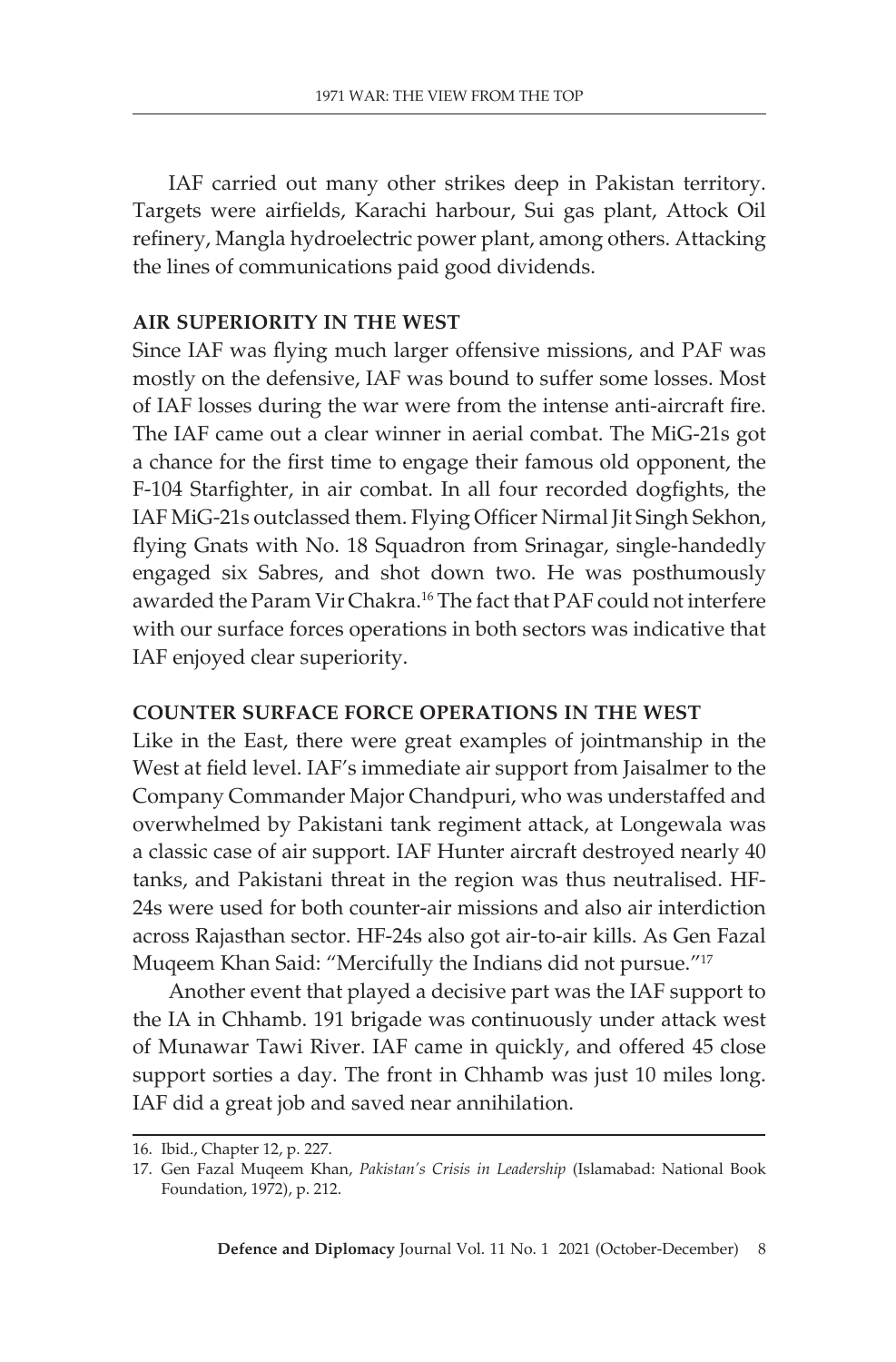In Shakargarh area, on IA's request, IAF bombed the minefields. A high tonnage of bombs was dropped. Pakistan Army had planned a massive Armour thrust in Fazilka and Suleimanke headwork areas. Indian defences were overwhelmed by Pakistani forces. IAF stepped in. Over 300 sorties were flown by day. IAF targeted Pak armour, fuel and ammunition dumps, and communication lines in Fort Abbas, Bhawalnagar and Haveli general area.18 Myst*é*res destroyed a train carrying 50 tanks between Okara and Montgomery. The area was also struck by Sukhois. IAF intercepted many trainloads of tanks, and other critical war supplies in Western Sector to immobilise Pakistani Army by isolating battlefields. Clearly, IAF made the difference. Even the Vampire and Harvard aircraft were used more effectively for Counter Surface Force Operations (CSFO). The Army used to ask for sorties by numbers, IAF insisted that the Army define the task.

## **THE CANBERRA19 AND AN-12 BOMBING20**

Canberras were at Gorakhpur, Agra and Pune. Canberras were used for bombing from the first night itself, and bombed in every sector of Pakistan. Bombing attack over Karachi on December 9 was coordinated with the Navy's attack on the harbour. While Navy claimed to have set Karachi on fire, actually it was Canberras which launched the first attacks on the oil storage in the harbour. Yes, Navy did its attacks, too. The Canberras of 106 Squadron were engaged in strategic reconnaissance.

On the night of December 3, six An-12s armed with  $12 \times 500$ lb bombs each, including some napalms, struck the POL dump in Changa Manga Forest. On December 6, An-12s dropped 40 tonnes of old 500 lb bombs over artillery positions near Kahuta. Later they flew bombing missions to attack 18 Division HQ at Fort Abbas, and Bahawalpur. They also bombed the Sui gas plant. The bombing of Skardu by An-12s on the last day of the war was staged from Chandigarh. Out of the 36 bombs dropped on Skardu, 28 fell on the runway.21 An-12 missions were all flown at low-level, adopting shallow glide bombing.

<sup>18.</sup> Pushpinder Singh, *Aircraft of Indian Air Force 1933-1973* (New Delhi: English Book Store, 1974), p. 110.

<sup>19.</sup> Air Chief Marshal P. C. Lal, n. *2,* Chapter 15, p. 295.

<sup>20.</sup> Ibid., p. 298.

<sup>21.</sup> Ibid., p. 303.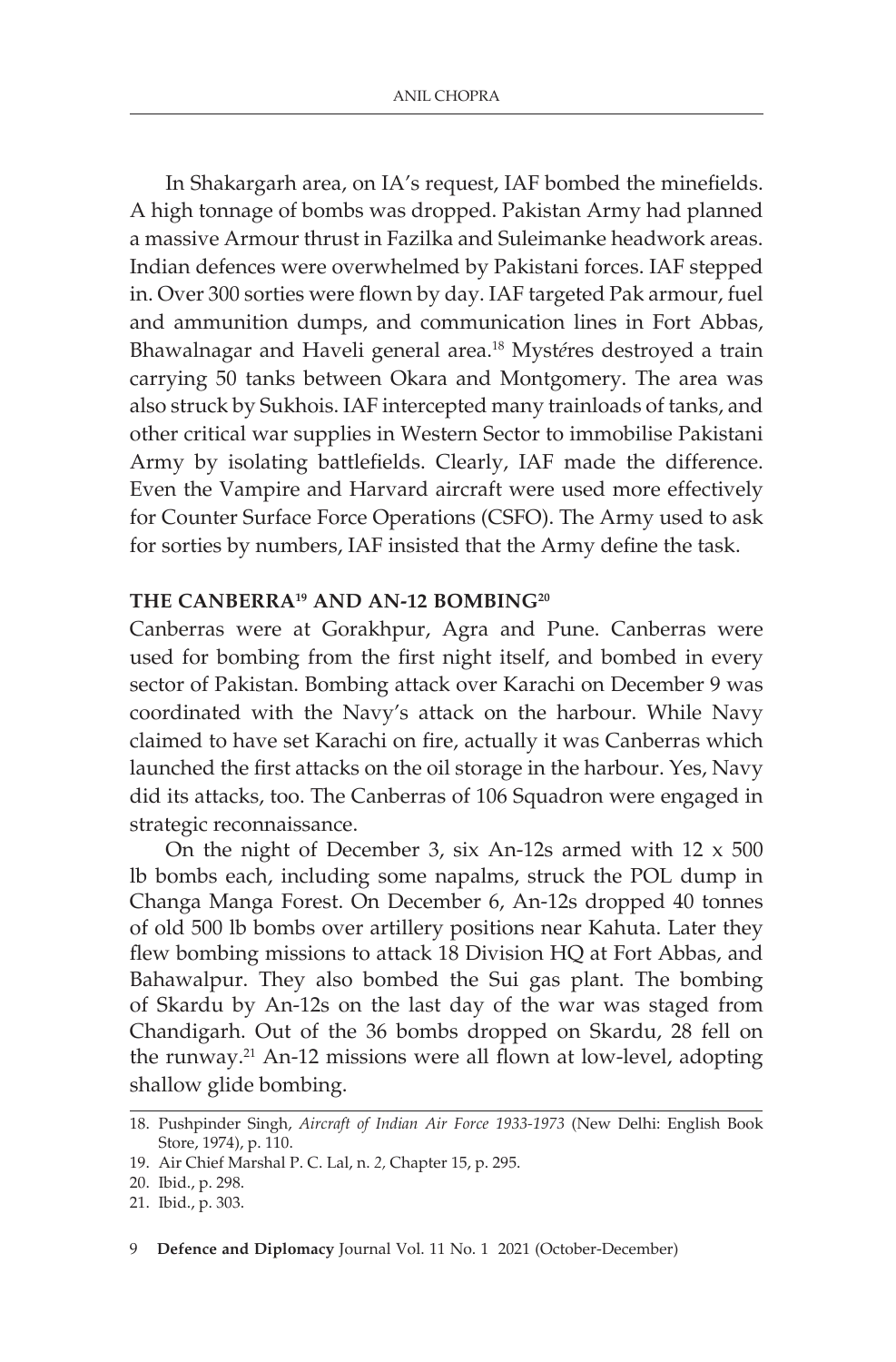## **LITTLE OR DELAYED INTELLIGENCE**

Both the Army and IAF found the intelligence about Pakistani forces lacking. Indian armed forces fought the Pakistanis with little idea of the force levels and capability pitted against them. Inputs from civil intelligence agencies had little military value. This was a weak area. Despite many photo-reconnaissance missions, the post mission processing was very slow. The films were developed manually at station level, interpretation was at Air HQ, and the assessment sent to Army HQ.

## **NEED FOR SOUTH WESTERN AIR COMMAND**

The area of responsibility of Western Air Command was rather large. Learning from the 1965 war, it was clear that there was a need for a South Western Air Command (SWAC). Finally, SWAC was formed in 1981. Rajasthan sector had been strengthened by converting Jodhpur from a training to operational base. Two more airbases came up at Jaisalmer and Uttarlai. Jaisalmer earned its laurels in Longewala. MiGs in Uttarlai finally shot down two F-104 Starfighters using K-13 missiles.

## **FAILING AT COSC LEVEL**

Army HQ was most reluctant to discuss its plans in detail with the Air HQ, before or during the war. While the broad scope of the defensive operations was briefed, the contingency plans either in case of offensive or reverses were never shared. This was a failing at the Chiefs of Staff Committee level.

## **SUMMARY OF AIR EFFORT—1971 WAR22**

The fortnight-long war ended with unconditional surrender by Pakistan in the east and in the creation of Bangladesh. More than 90,000 Pakistani soldiers were taken prisoner. Pakistan suffered 6,000 casualties against India's 2,000. The IAF flew 7,346 sorties in the 14 days. Averaging more than 500 a day, 5,400 were combat missions. Gnats flew the most sorties at  $1,275$ ,<sup>23</sup> followed by MiG-21s, Canberras, Sukhois, Hunters and Mystéres. As per the government

<sup>22.</sup> Ibid., Chapter 16, p. 319.

<sup>23.</sup> Ibid., p. 320.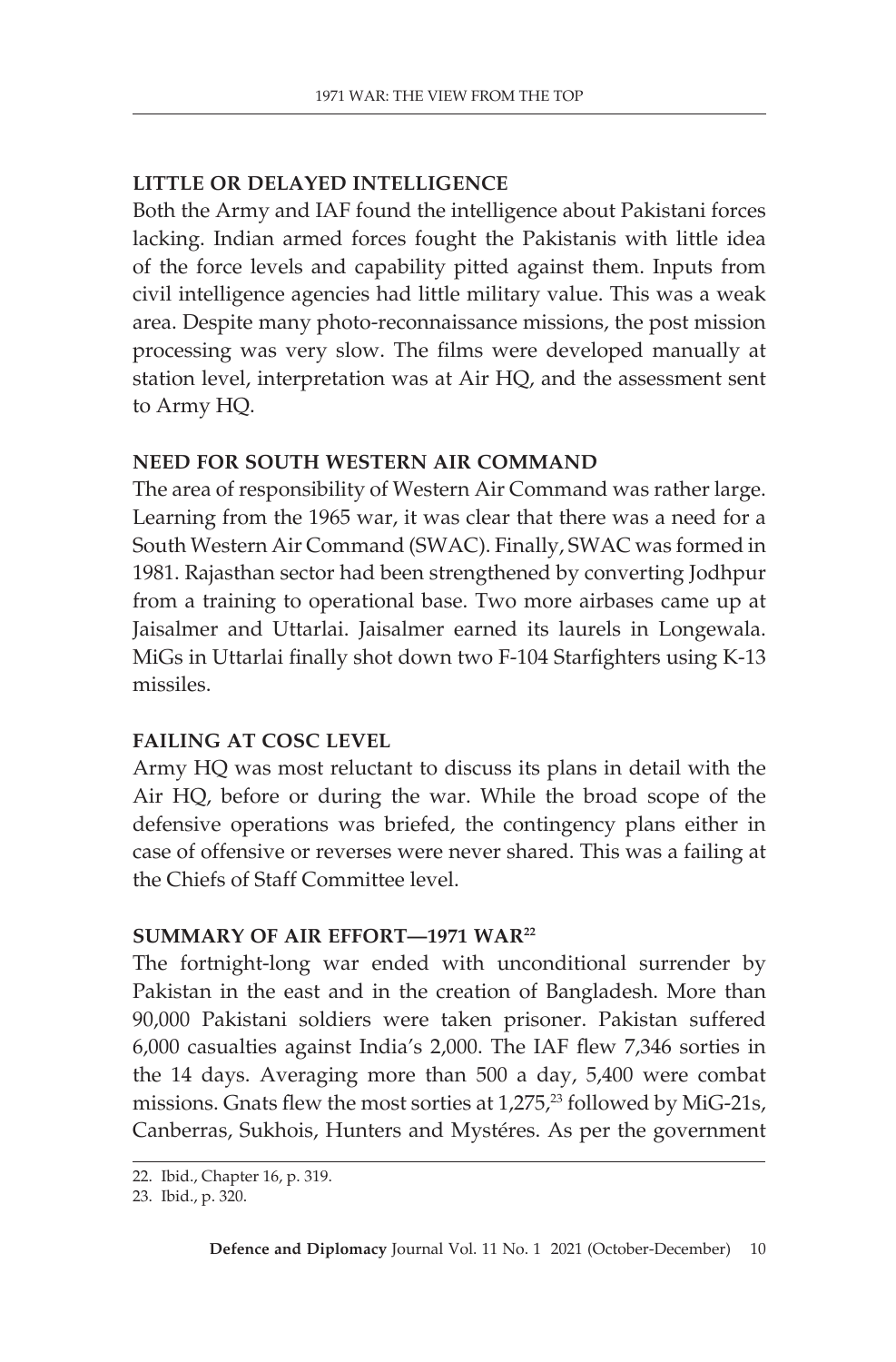press release on December 17, IAF lost 42 aircraft, against PAF's 86. A large percentage of IAF aircraft on strike missions were damaged by ground fire.<sup>24</sup> Many were hit by own bomb debris. In the East every airfield was attacked by IAF. In the Western sector all major airfields were attacked, many repeatedly. Around 50 Pakistani trains were destroyed through air interdiction. IAF maintained aircraft and systems serviceability in excess of 80 per cent.

War in the east was a classic example of inter-services cooperation and the importance cannot be under emphasised. Inter-service personal contacts and friendships work wonders. Clearly brought out the importance of National Defence academy and inter-service courses.

The two times US Ambassador to India, Chester Bowles, wrote in *Washington Post*, of January 30, 1972, he believed that "… naïve, weary and poorly informed (US) President was charmed off his feet by a succession of Pakistani Generals with British accents and taste for golf, polo and dry martinis."25 PAF lacked aggression and determination, and most attacks were inaccurate and seemed insufficiently planned. A good many technicians were Bengalis and that brought in maintenance issues.

## **ARMY'S—WE CAN HANDLE ALL SYNDROME**

Indian Army being the largest service always likes to take the credit for all successful operations, as was the case in Bangladesh. There appeared a general thought among the Indian Army that IAF should be part of the Army and Navy reduced in size or liquidated. Maj Gen Habibullah made such a case in his book *The Sinews of Indian Defence*. 26 Ever since, the Army has been pushing the case of Chief of Defence Staff (CDS). Even though, by chance, Manekshaw was the Chairman, Chiefs of Staff Committee, he was one among equals. In the COSC meetings he gave out much less information about the Army action, than he sought from the other two services. The Naval Chief Nanda and Lal did not want to make an issue at that sensitive time.<sup>27</sup>

<sup>24.</sup> Ibid.

<sup>25.</sup> Ibid., Epilogue, p. 338.

<sup>26.</sup> Ibid., Summing Up, p. 325.

<sup>27.</sup> Ibid., p. 326.